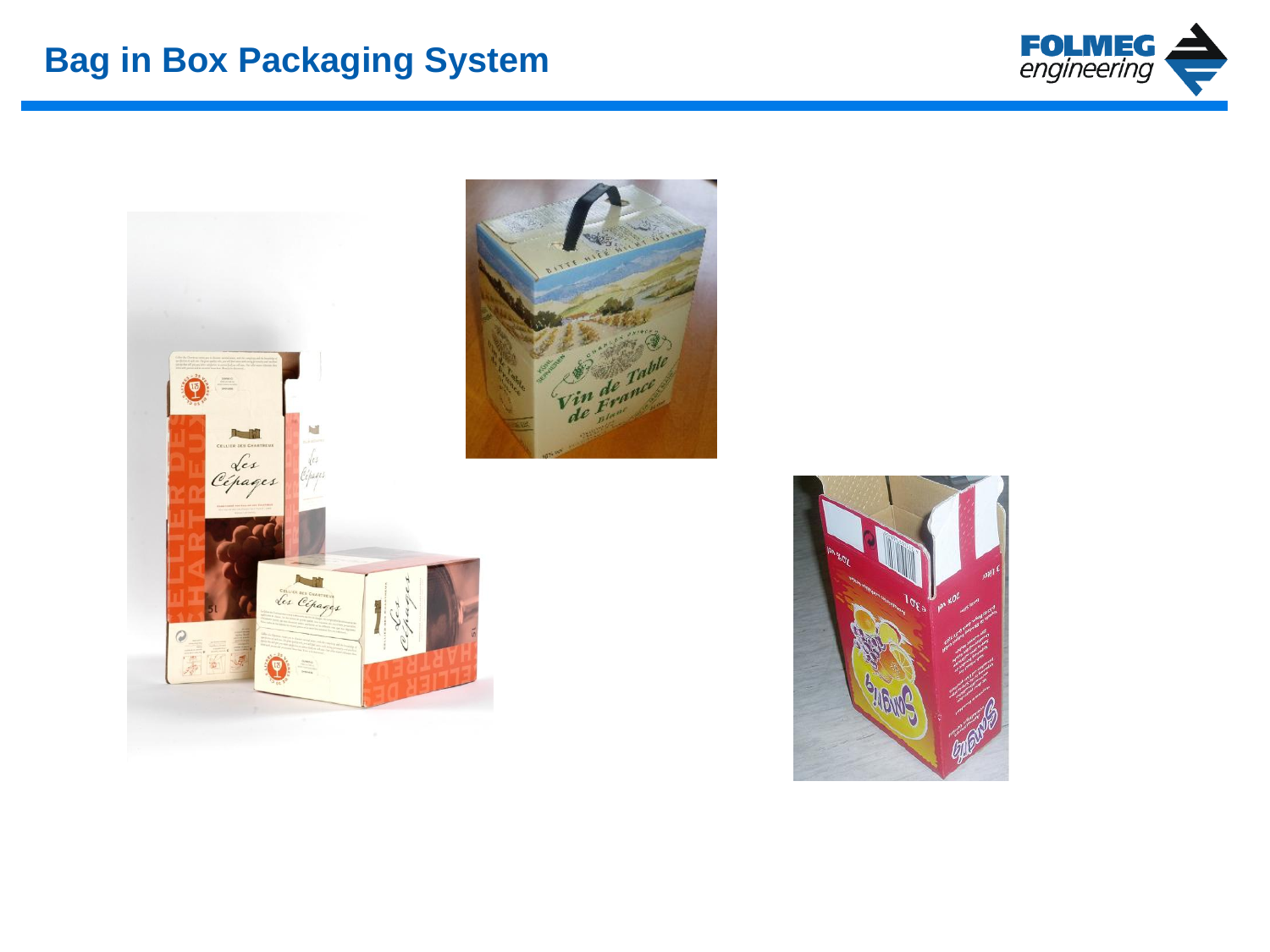

# Complete Packaging lines

 $\checkmark$  lines are avialable from the performance 12, 24 and 36 bags/min. Case erector, Vaccum bag filler, Case sealer and Conveyor belts  $\checkmark$  Special units (f.e. handle applicator)  $\checkmark$  Complete engineering of the whole line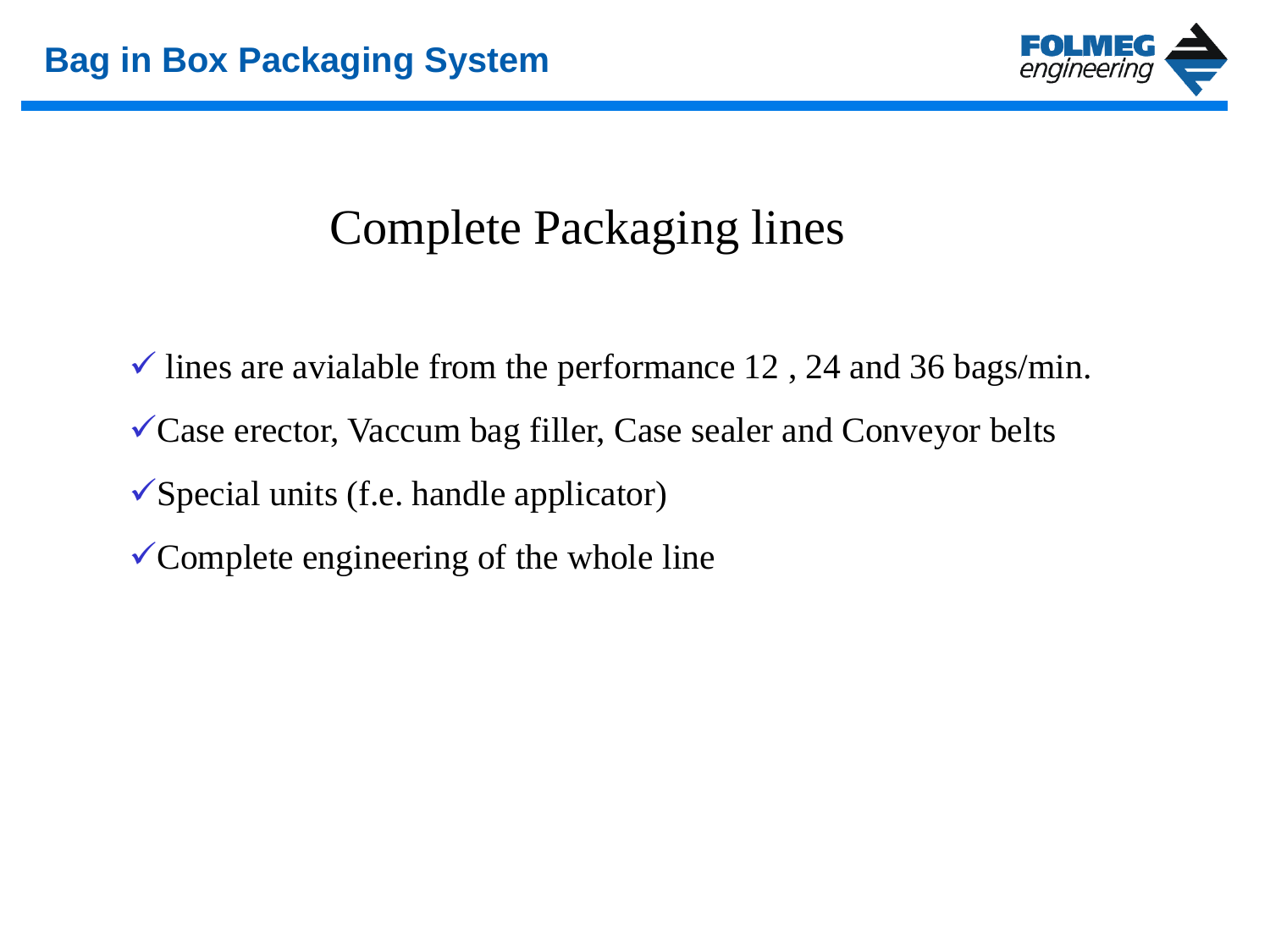

## Vacuum filler



Manual Filler



Semi-Automatic Filler **Automatic Filler** Automatic Filler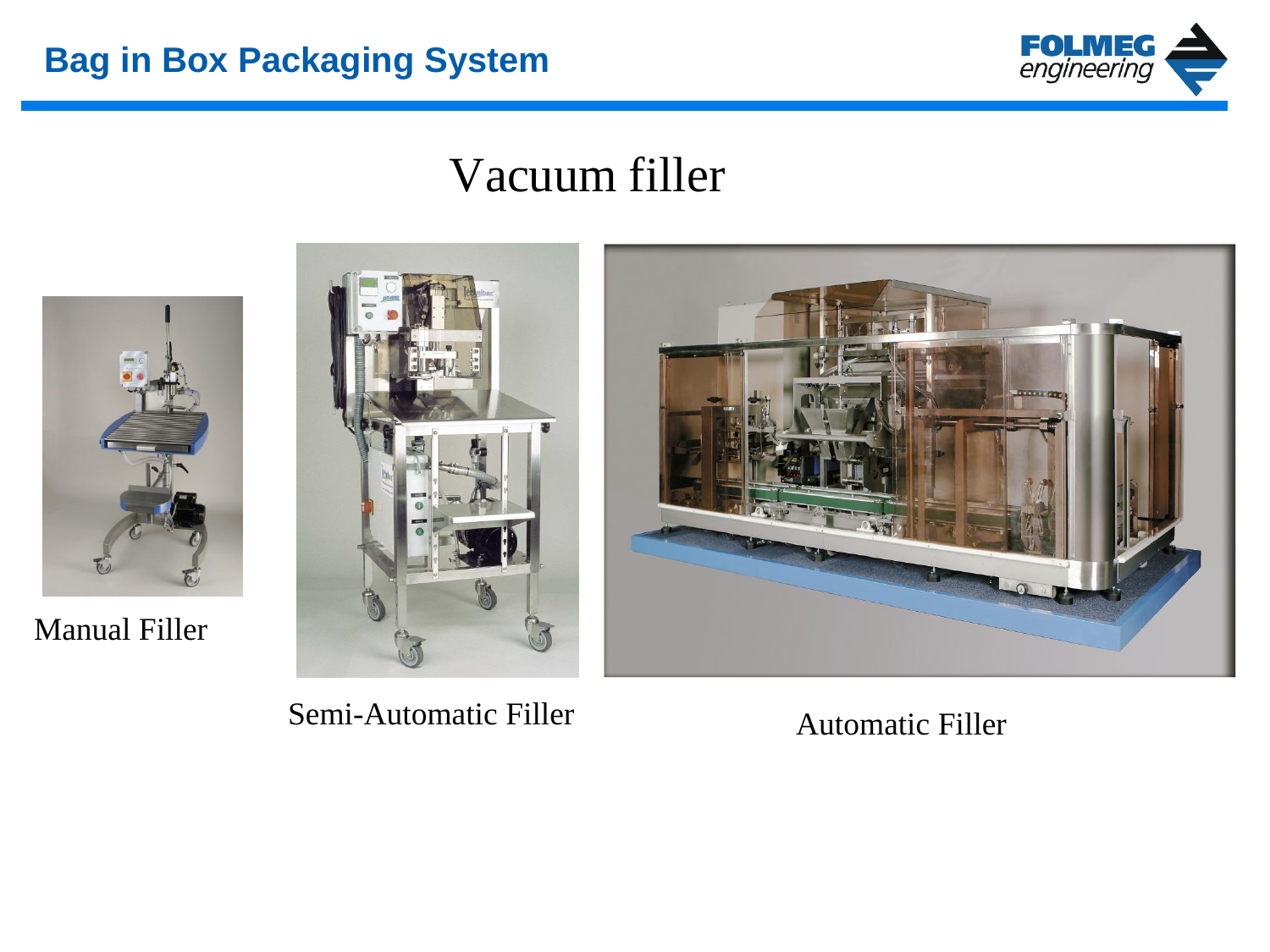

### Case erector "PEXTOR"





Erection stationt

- $\checkmark$  Adjustments in a big range of format sizes without any additional tools
- $\checkmark$  Bottom glued with hotmelt
- $\checkmark$  High performance output
- $\checkmark$  Suitable for extrem big sizes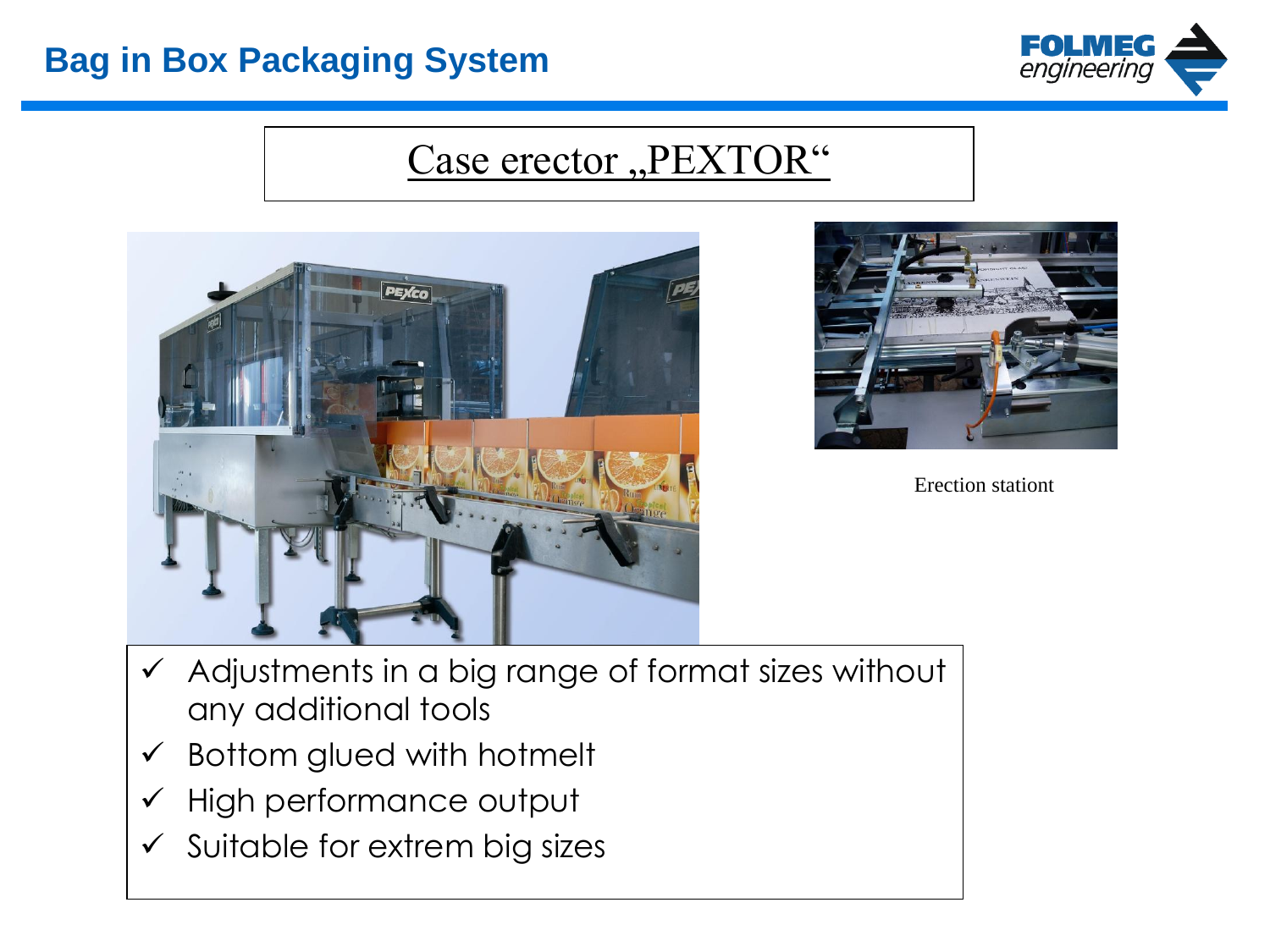

# Case Sealer "GLUEPEX"



- $\checkmark$  Safe method of working through guide rails to avoid flap distortion
- $\checkmark$  Re–setting is fast and easy done
- $\checkmark$  Cases sizes can be adjusted by means of wheels and spindles
- $\checkmark$  Continuously run-through of cases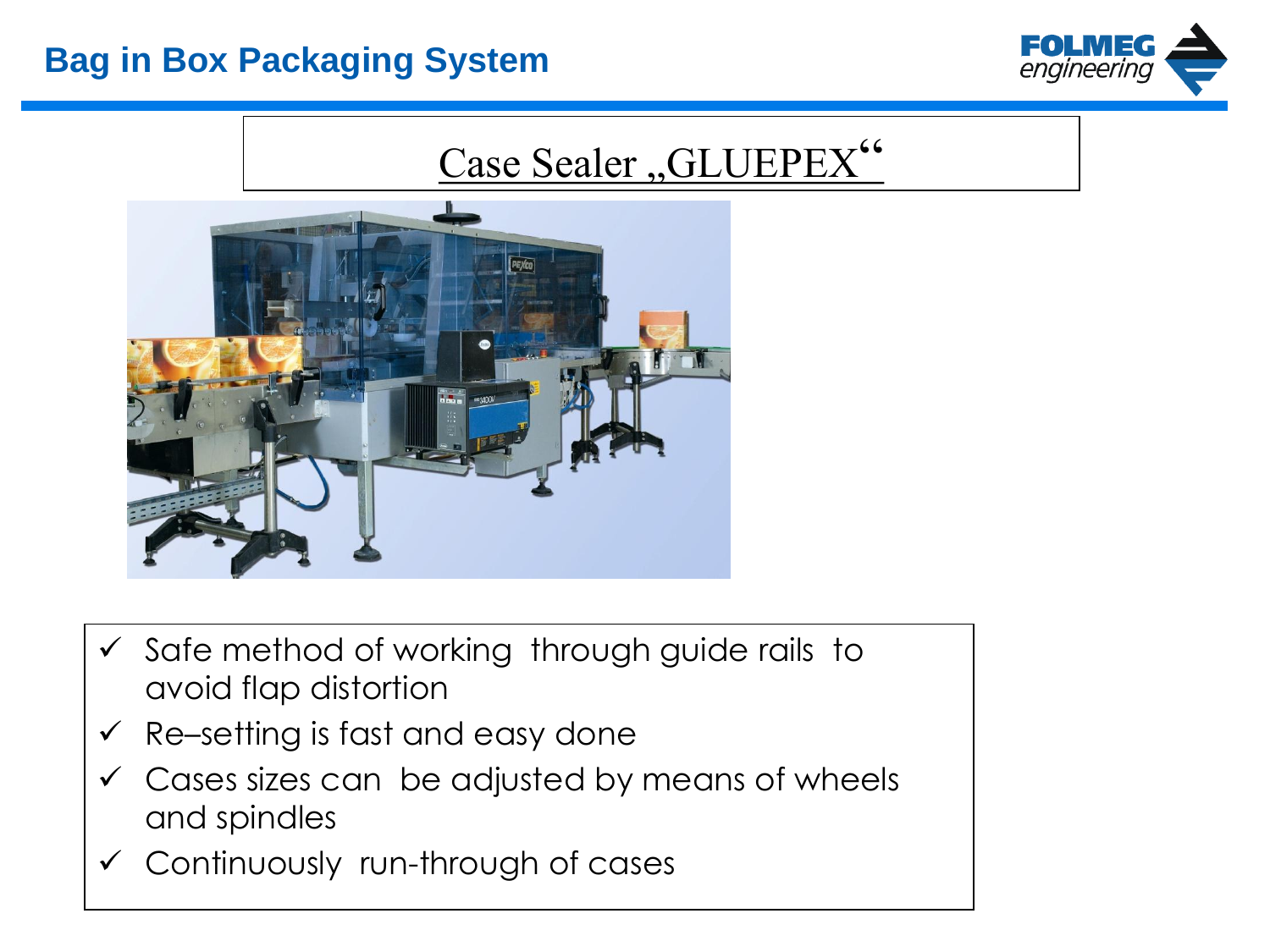

## Bag in Box Packaging line for 36 Kartons/min

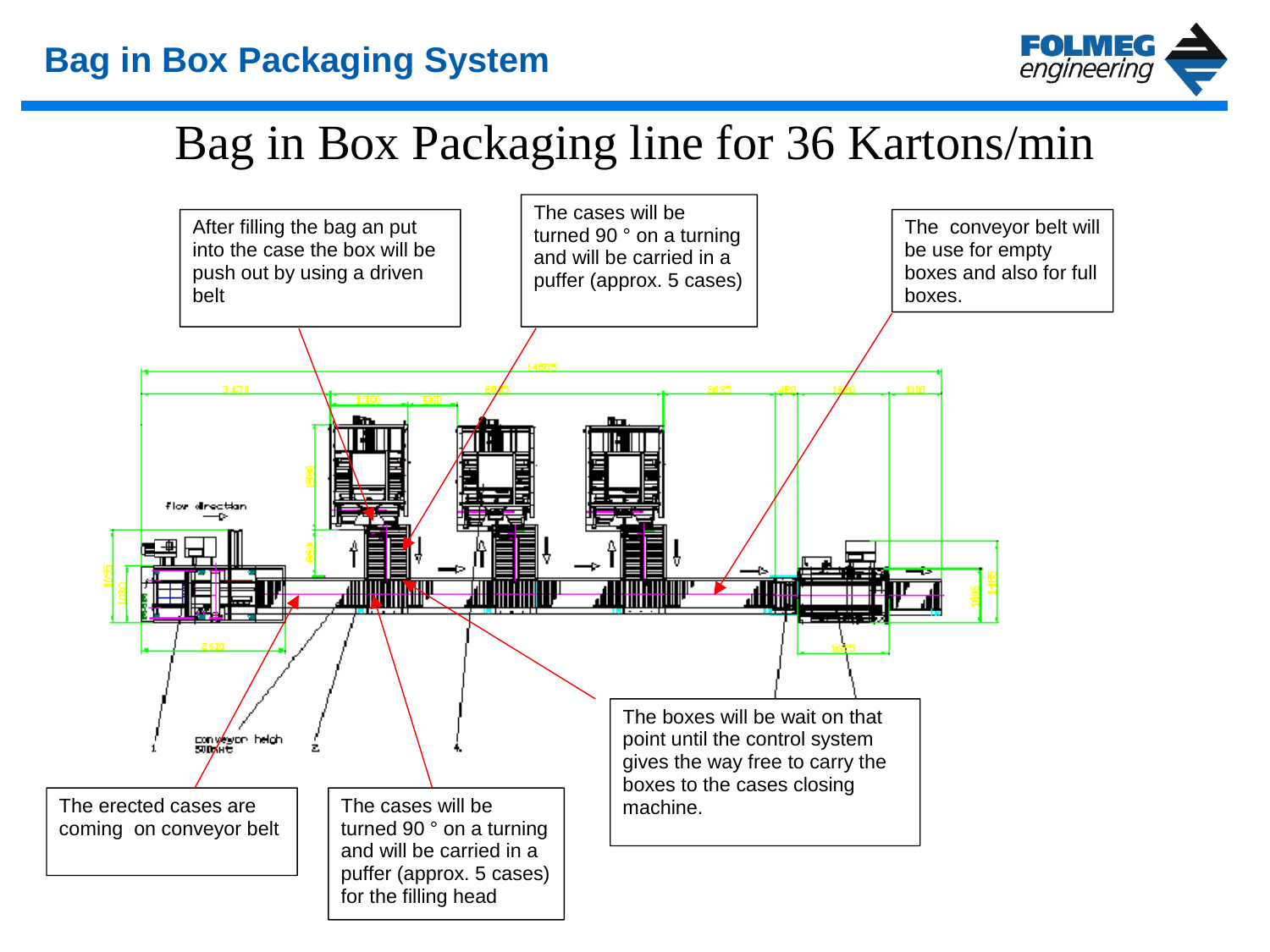

## Example for a whole Bag in Box line